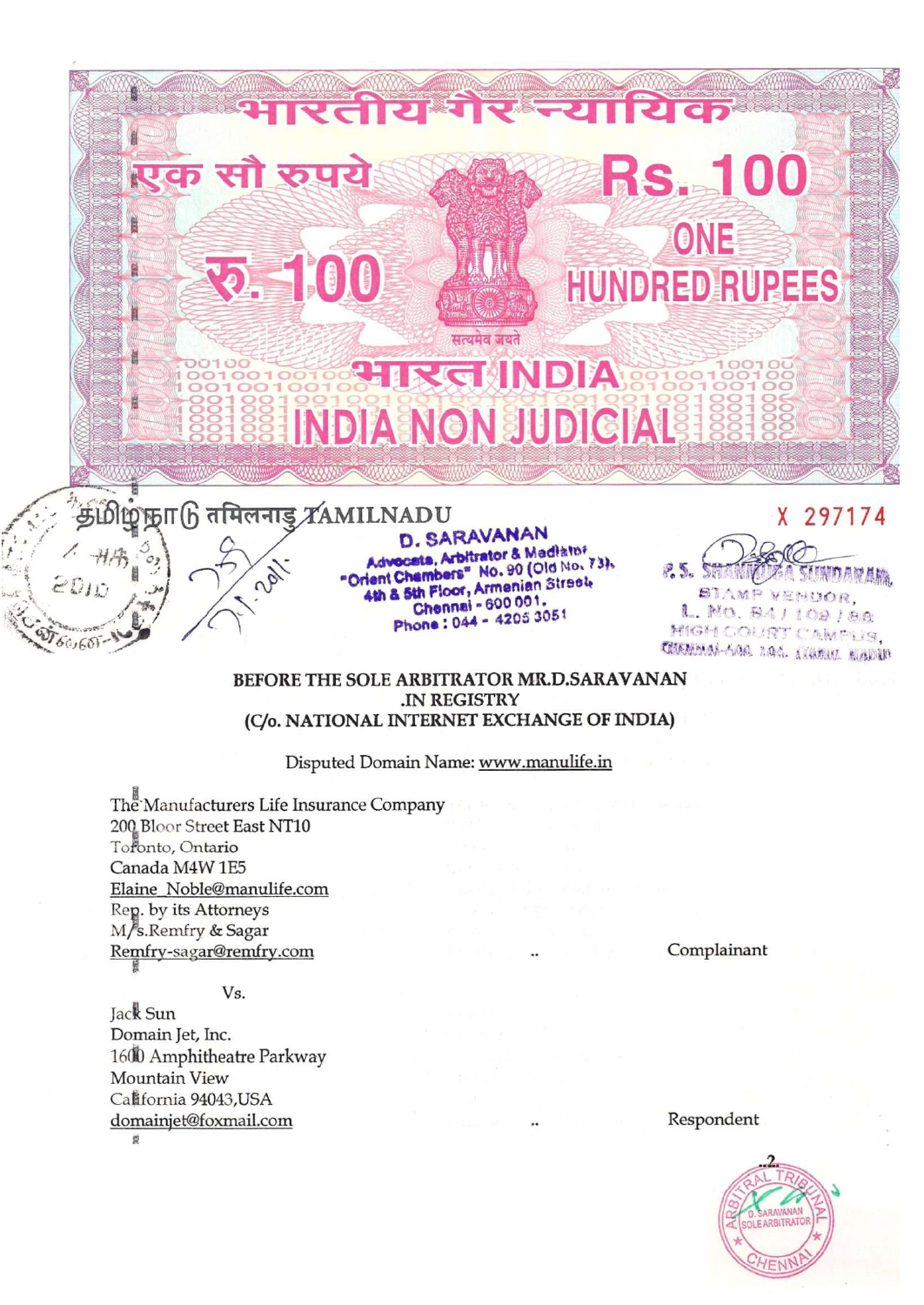

## **The Parties:**

The complainant is the Manufacturers Life Insurance Company, having their office at 200 Bloor Street East NT10, Toronto, Ontario, Canada M4W 1E5, Rep. by its Attorneys / s.Remfry & Sagar.

The respondent is Jack Sun, Domain Jet, Inc., 1600 Amphitheatre Parkway, Mountain 1 View, California 94043,USA.

## **2 The Domain Name and Registrar:**

The disputed domain name: [www.manulife.in](http://www.manulife.in) 

The domain name registered with .IN REGISTRY

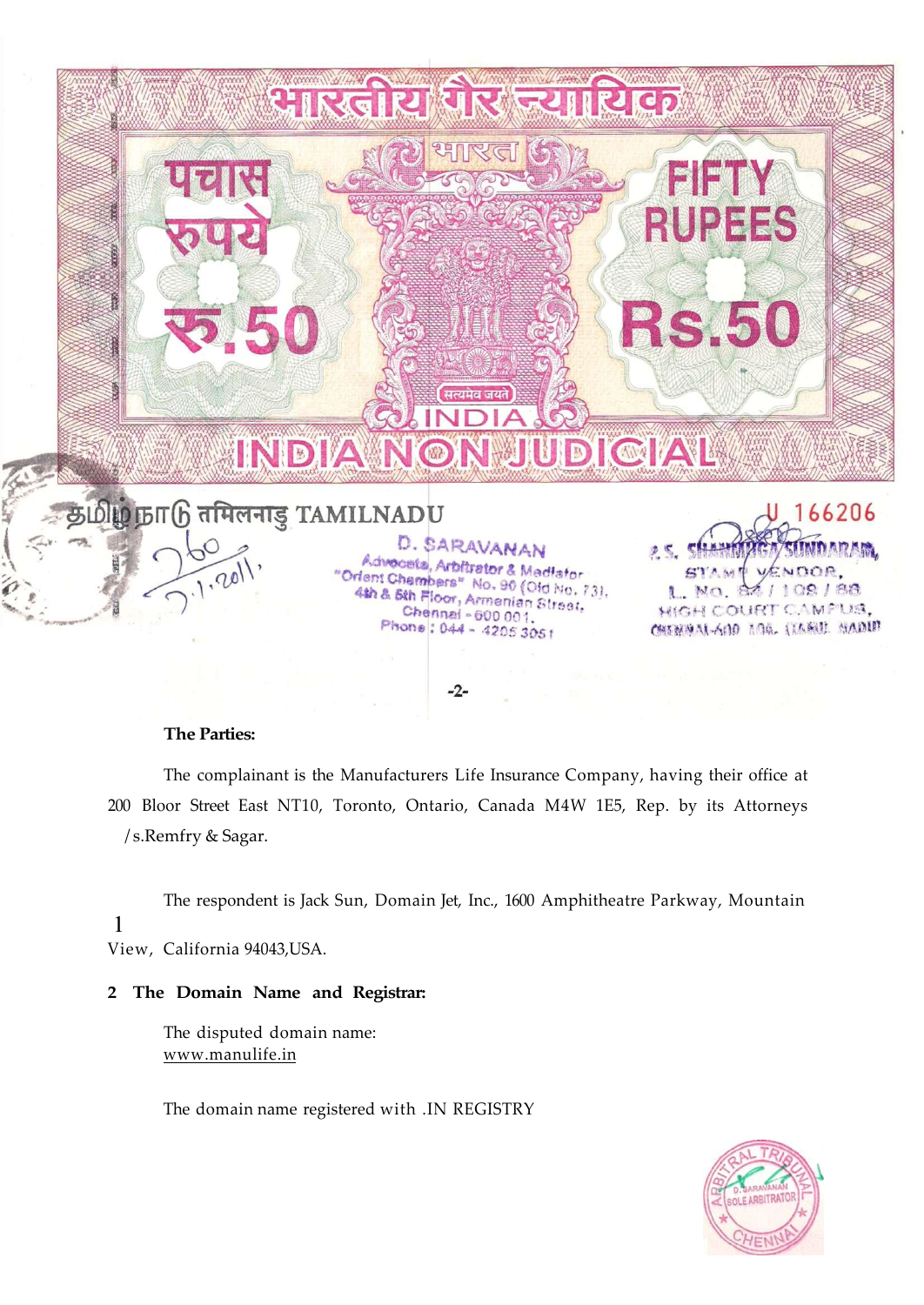3. Procedural History:

| December 10,2010  | $\ddot{\cdot}$ | The .IN REGISTRY appointed D.SARAVANAN<br>as<br>Sole Arbitrator from its panel as per paragraph 5(b) of<br><b>INDRP Rules of Procedure.</b>                                                                                                                                                                                                                                                                                                                                                                       |
|-------------------|----------------|-------------------------------------------------------------------------------------------------------------------------------------------------------------------------------------------------------------------------------------------------------------------------------------------------------------------------------------------------------------------------------------------------------------------------------------------------------------------------------------------------------------------|
| December 18, 2010 | $\ddot{\cdot}$ | Arbitral proceedings were commenced by sending<br>Respondent<br>through e-mail as per<br>notice<br>to<br>Paragraph 4(c) of INDRP Rules of Procedure, marking<br>a copy of the same to Complainant, Complainant's<br>authorized representative and .IN REGISTRY.                                                                                                                                                                                                                                                   |
| December 18, 2010 |                | Respondent sent a reply email stating that "I'm sorry<br>about it. but we are very willing to settle it with a friendly<br>way."                                                                                                                                                                                                                                                                                                                                                                                  |
| December 22, 2010 |                | Complainant's representative sent a reply email stating<br>that "We have been instructed to submit that since the<br>matter is sub-judice, the Complainant would not like to enter<br>into any discussions with the Respondent. In case, the<br>Respondent is willing to transfer the domain 'manulife.in' in<br>Complainant's favour unconditionally, the Complainant<br>would waive its claim for legal costs. We humbly request the<br>learned Arbitrator to proceed in the matter in accordance<br>with law". |
| December 29, 2010 | $\vdots$       | Due date for filing Response by Respondent.                                                                                                                                                                                                                                                                                                                                                                                                                                                                       |
| January 03,2011   | $\ddot{\cdot}$ | Arbitrator sent an e-mail to Respondent notifying<br>his default, a copy of which marked to Complainant,<br>Complainant's authorised<br>representative<br>and the<br>.IN REGISTRY.                                                                                                                                                                                                                                                                                                                                |
|                   |                | The language of the proceedings in English.                                                                                                                                                                                                                                                                                                                                                                                                                                                                       |

# **4. Factual Background:**

# **4.1 The Complainant:**

The complainant is the Manufacturers Life Insurance Company, having their office at 200 Bloor Street East NT10, Toronto, Ontario, Canada M4W 1E5, Rep. by its Attorneys M/ s.Remfry & Sagar.

# **4.2 Complainant's Activities:**

The Complainant is a Canadian Life Insurance Company and existing under the laws of Canada since June 23, 1887, as per **Annexure - A.** The complainant is wholly owned subsidiary of Manulife Financial Corporation which is a leading financial service company

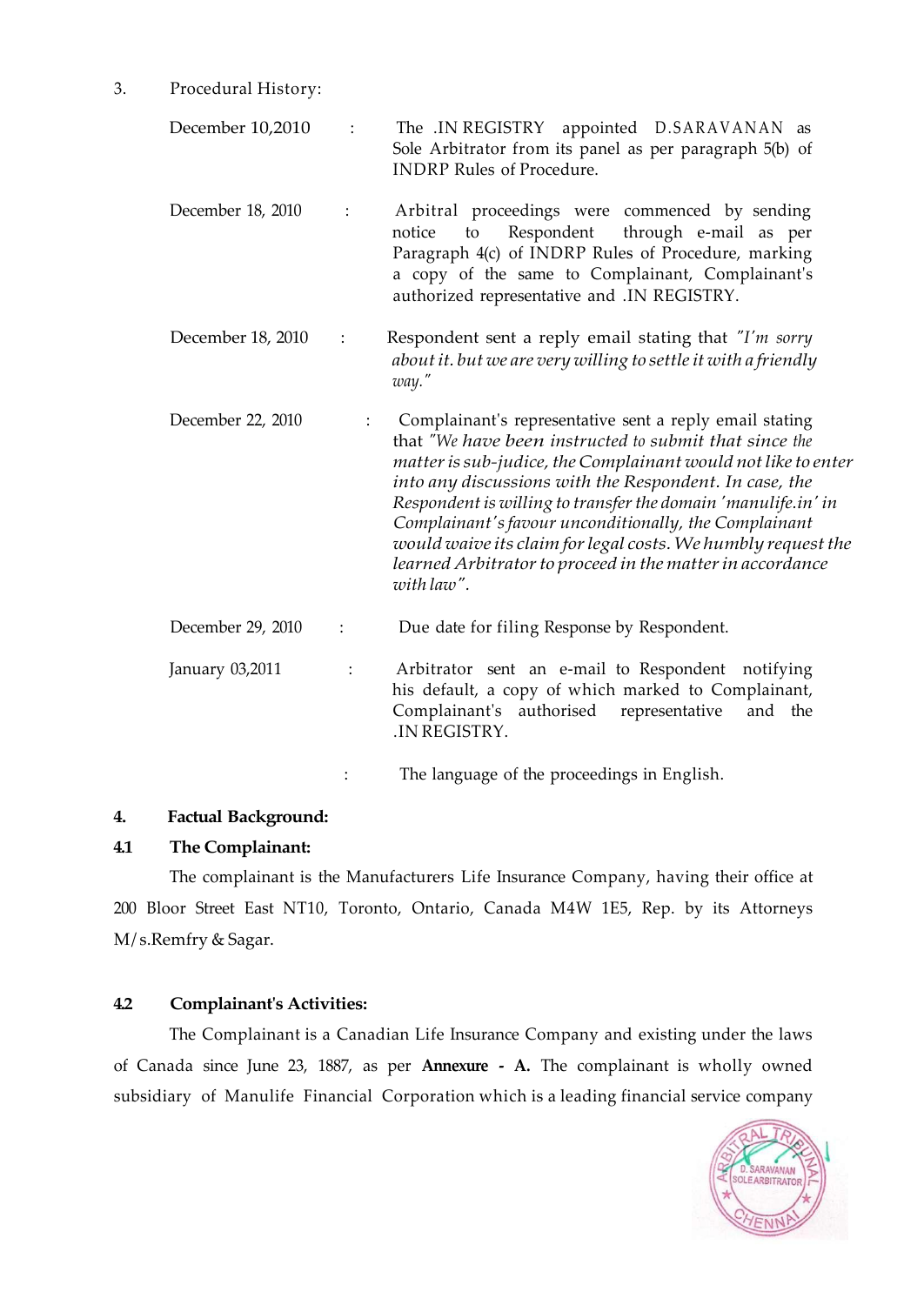serving millions of clients in 22 countries and territories worldwide providing a wide range of financial products and services, including individual life insurance, group life, and health insurance, pension products, annuities and Mutual funds, to individual and group customers in US, Canada, Asia and Japan for more than several decades since **1887.**  Manulife has refined its Market-Leading role in financial protection and wealth management having work force of over 20,000 employees and thousands of distribution partners to serve customers through out the world. The complainant operates in Canada and Asia through the brand name "Manulife Financial" and in the United States primarily through the brand name "John Hancock". For more than 120 years, members of public have looked to Manulife for their most significant financial decision. The Complainant provides Asset Management Services to institutional customers worldwide and offers re-insurance solutions, specializing in life and property and casualty retrocession by which Manulife has become a market leader in both financial protection and wealth management businesses and provides a full suite of products and services to meet the current and future needs of individual and group customers. Manulife has over the years, received numerous awards and recognition for its customer service, products, innovation and people and has gained significant market share owing to strong sale success. Manulife ranks as North America's largest Life Insurance Company and 5th largest in the World measured by market capitalization. The total revenue generated by Manulife from 2004 - 2009 has been filed as **Annexure B** being Annual Reports. Manulife is preparing for its foray into India's Insurance Business and is in search for a partner and a copy of the news article dated May 04, 2010 appeared in the Economic Times has been marked as **Annexure C.** Recently in August 2010, Manulife through its subsidiary i.e., Manulife Asset Management (Hong Kong) Limited and M/s.Kotak Mahrndra, a leading **banking** and financial services group Headquartered in Mumbai through its affiliate, M/s.Kotak Mahindra Bank (UK) Limited have agreed to collaborate with respect to fund management and distribution opportunities in Asia.

### **4.3 Complainant**'s **Trading Name:**

The complainant states that "Manulife" forms part of the corporate name of several affiliates of complainant including its parent company and serves as the principal trade / service and domain name and with a view to protect the Trade / Service Mark, Trade Name, Domain Name "MANULIFE" / "MANULIFE FINANCIAL". The complainant has obtained trade / Service mark registration for the same in numerous countries of the world including

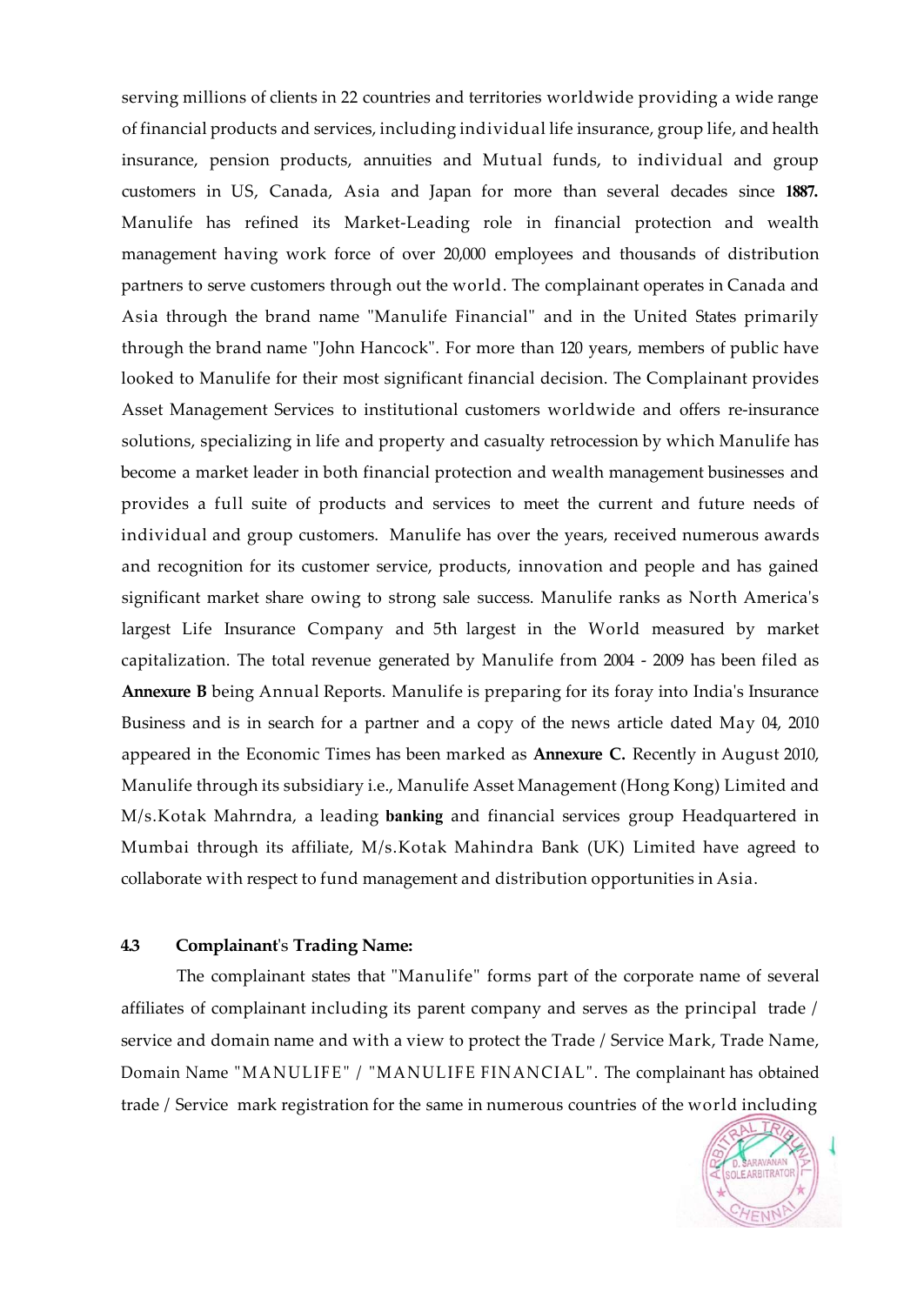in India. The complainant has filed a list of such Worldwide Registration and Certificate of Registration of their Trade / Service Mark / Labels from various jurisdictions under Annexure **D** & E respectively. The complainant further states that they are the proprietor of Registered Trade / Service Mark "MANULIFE FINANCIAL" in India under the clauses 9, 16 & 36 and certified copy of the entry in respect of such Registration is filed under **Annexure F, Annexure** G **and Annexure H** respectively. Further, the complainant states that they have obtained top level domain name registrations and numerous countries level domain names as per the list attached and **Annexure I.** The complainant further states that the websites of Manulife are very popular amongst the users and disseminate valuable information, and are source of knowledge of their business. The website [www.manulife.com](http://www.manulife.com) allows discerning members of trade and public worldwide to contact and conduct business records significant number of hits every month and therefore it is apparent the goodwill and reputation of Manulife as regards their Trades / Service Marks pervades both the real world as well as cyber space.

# **4.4 Respondent's Identity and activities:**

The Respondent is the registrant of the Domain Name **<manulife.in>** which is registered with .IN REGISTRY, National Internet Exchange of India, New Delhi. The name of the registrant is referred to as Jack Sun, Domain Jet, Inc., 1600 Amphitheatre Parkway, Mountain View, California 94043, USA. Neither the Respondent represented himself nor represented by any one.

#### 5. **Parties contentions:**

**A. Complainant:** 

**(a) The Domain Name is identical or confusingly similar to a Trademark or service mark of the Complainant has rights:** 

### **(b) Respondent has no rights or legitimate interests in the domain name:**

The complainant states that they were desirous of extending its rights on the Internet by registering the domain name in India however when they sought to register the domain name <manulife.in> they were shocked to learn that the said domain was already registered in the name of the Respondent on March 8, 2010 and extract from the WHOIS records evidence such registration details has been filed and **Annexure J.** The complainant further

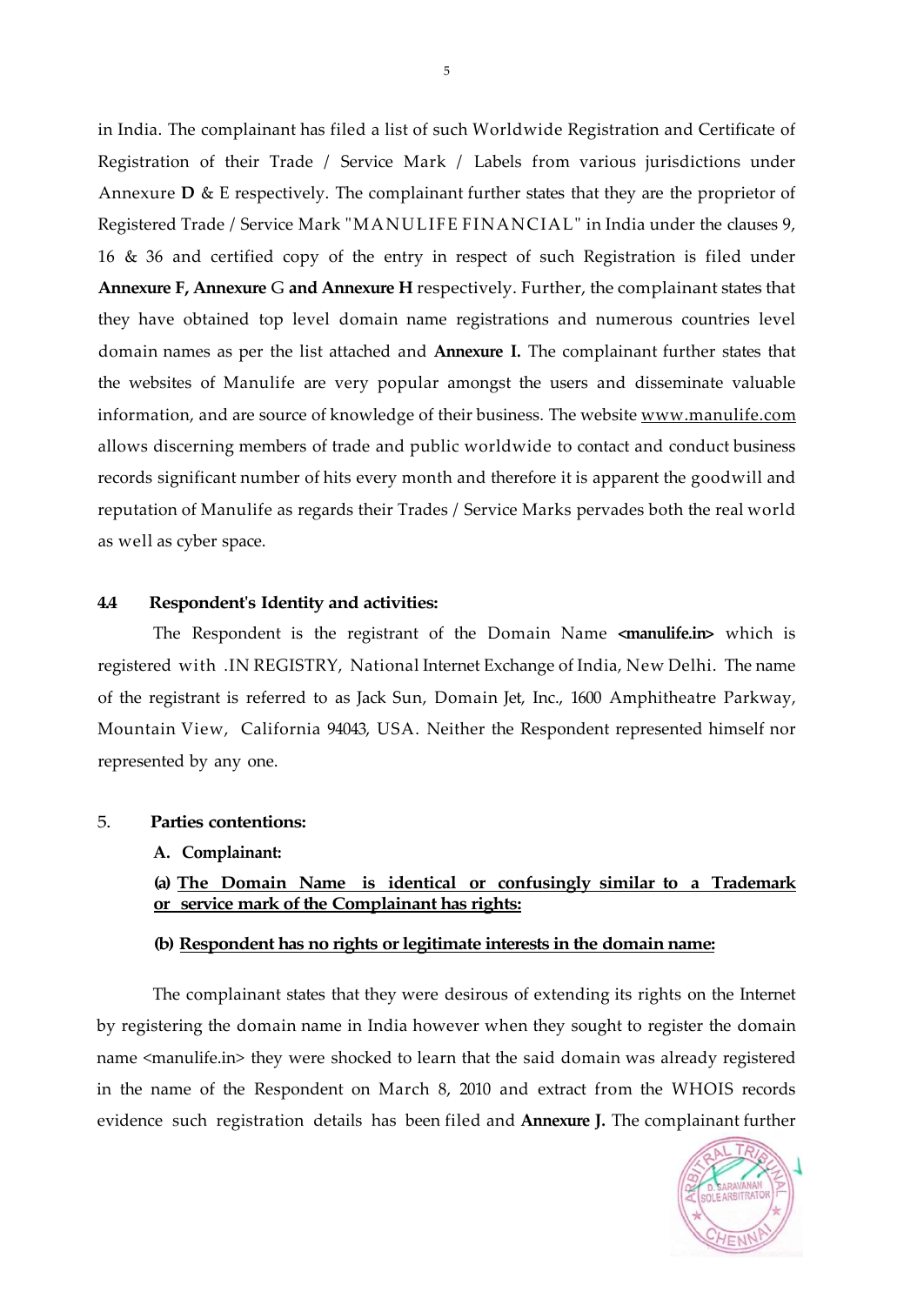states that the impugned Domain Name is "PARKED" at [www.sedo.co.uk](http://www.sedo.co.uk) for sale and such printout from the said website is filed and Annexure K. The complainant further states that Sedo is well-known site for selling Domains which allows registrants to simply park the registered domain names without having to develop any website, and Sedo provides targeted ad links which give a "FLAVOUR" to the interested buyer as to kind of domain name that is on offer. The complainant further states the impugned websites [www.manulife.in](http://www.manulife.in) featured links to websites offering information on other insurance companies e.g., M/s.Bajaj Alliance which may be its competitor. It is obvious that no bonafide goods / service are on offer on the impugned websites and the same has been tactically designed and linked to other sites so as to gain mileage from the complainant's well-known Trade / Service Marks and the goodwill and reputation vesting therein. The relevant printouts from impugned websites are filed under **Annexure L.** The complainant further states that there is no iota of doubt that the impugned the domain name is identical to the complainant / its parent company / affiliate's Trade / Service Mark / Trade Names / Domain Names comprising "MANULIFE" / "MANULIFE FINANCIAL". The complainant states that the impugned domain name is identical / confusing similar to Trade / Service Marks in which the complainant has rights as the impugned domain name manulife.in comprises the complainants' registered Trade / Service Marks in India and that the respondent has registered the impugned domain name with a malafide intention to trade upon the immense goodwill and reputation enjoyed by the complainant and thereby gained undue mileage out of it and the registration of impugned domain name is a clear case of trademark infringement and passing off which is violating the rights enjoyed by the complainant in its famous Trade / Service Mark / Domain Name / Trades. The complainant further states that the impugned domain name manulife.in is identical to the various domain names registered in the name of complainant / its parent company / affiliates. The complainant further states the respondent registered / adopted the impugned domain name only on March 8, 2010 however, the Domain <manulife.com> comprising "MANULIFE" was created on February 14, 1994. The complainant obtained the first Trade Mark Registration on December 8, 1989 in UK; on May 31, 1991 in Canada. In India the complainant first Trade Mark Registration dates back to March 2, 1998. The complainant further states that their adoption of domain Names / Trade / Service Marks is much prior to the respondent's registration of the impugned domain name and it its crystal clear that the complainant has prior rights in the Trade / Service Marks / Name / Domain

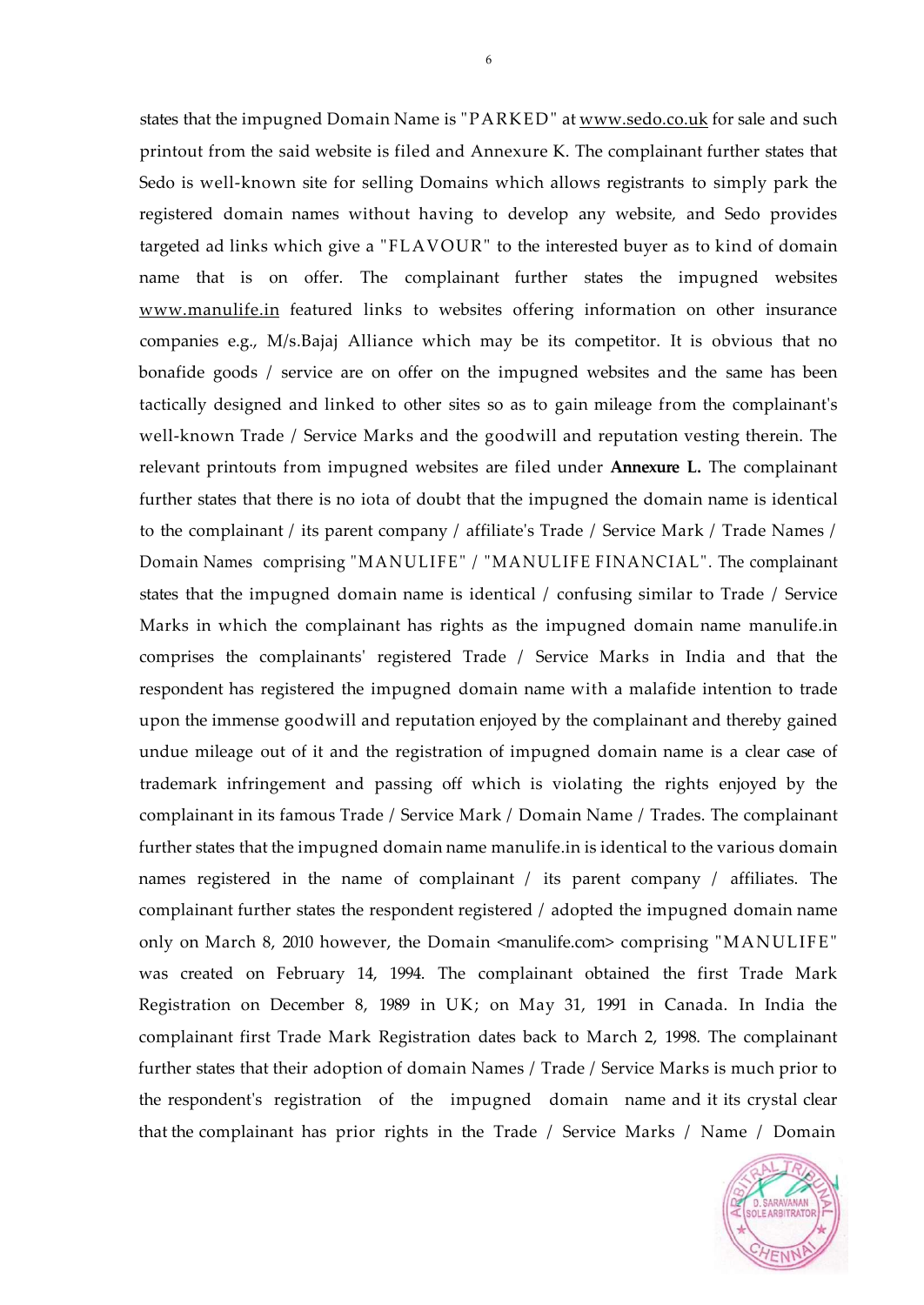Name "MANULIFE" / "MANULIFE FINANCIAL" *vis-a-vis* the respondent. The complainant further states the respondent is not offering any goods / services of its own under the domain name <manulife.in>, however the website simply lists out web links of entices that are in the same line of the business as that of the complainant i.e., companies providing insurance services. Therefore, by no stretch of imagination can the registrant demonstrate any use relating to bonafide offering of goods or services before any notice of this dispute or at any point in time whatsoever. Further, the complainant states that the respondent has no association with the domain name for any cogent reason whatsoever. The complainant further states that, the aim of the respondent is to gain mileage from the immense goodwill and reputation of the complainants Trade / Service Mark thereby creating a dent in its business. Also, by narrating the business profile of the complainant and parking the impugned the domain name on "Sedo, the respondent is actually attempting to sell the impugned domain name at a higher price indulging himself unfair use of the domain name with an intention to reap profits there from; misleading / diverting customers to the competitors' websites of the complainant's; and tarnishing the goodwill and reputation enjoyed by the complainant's well-known Trade / Service Marks "MANULIFE / "MANULIFE FINANCIAL", therefore the respondent cannot justify any interest in the domain name <manulife.in>.

#### **(c) Respondent has registered and is using the domain name in bad faith:**

The complainant states that the respondent has registered the impugned domain name <manulife.in> with the sole purpose of selling / transferring the same for excessive consideration and that the objective is evident from the fact the impugned domain name has been parked in a well-known website for selling domain names to the interested parties which act by itself establishes the respondents' intention to gain illegal benefits. The complainant further states that the registration of the disputed domain name <manulife.in> by the respondent has resulted in the complainant being prevented from reflecting their Trade / Service Marks / Names / Domain Names in a corresponding domain name with the .IN Registry which is presently in the name of the respondent. The complainant further states that the disputed website has been constructed in a manner so as to portray an association / affiliation with the complainant and such confusion is further enhanced by the presence of links to the websites of complainant's competitors e.g., M/ s.Bajaj Alliance and



7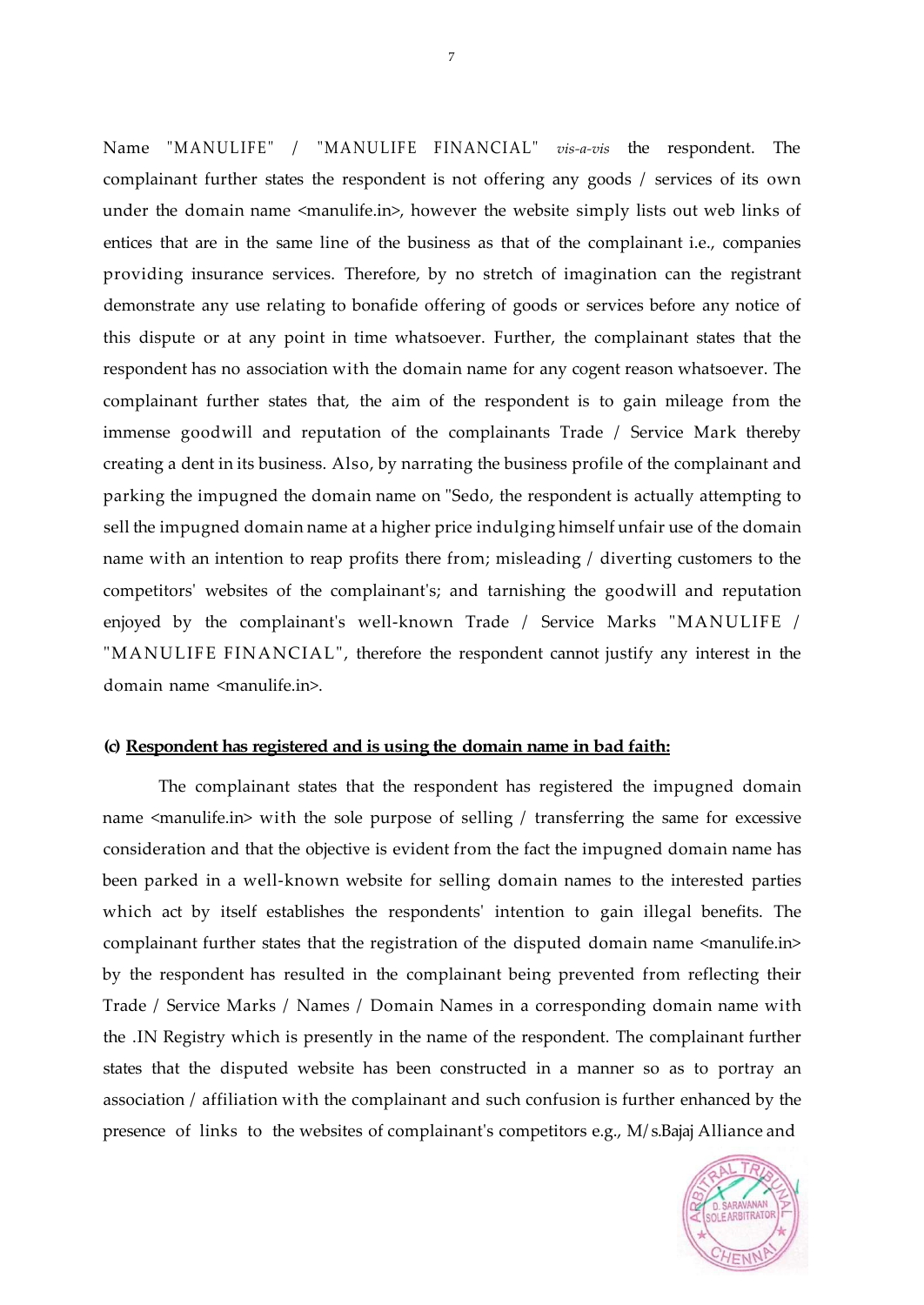thus the conduct of the respondent amply proves its malafide to attract internet uses to its website by creating a likelihood of confusion with the name or marks of the complainant / its parent company / affiliates as to the source, sponsorship, affiliation, endorsement of the respondents websites and / or of a product / service on the respondents websites. Further, internet users desirous of accessing the complainant / its parent company / affiliate's websites may get diverted to the impugned websites thereby creating confusion in the minds of internet users. By stating so, the complainant prays that the impugned domain name <manulife.in> be transferred in favour of the complainant.

### **B. Respondent:**

The Respondent did not submit any response excepting his statement that he is willing to settle the issue with the Complainant.

### **6. Discussion and Findings:**

It has to be asserted as to whether the Constitution of Arbitral Tribunal was proper? And Whether the Respondent has received the notice of this Arbitral Tribunal?

Having gone through the procedural history, this Tribunal comes to the irresistible conclusion that the Arbitral Tribunal was properly constituted and Respondent has been notified of the complaint of the Complainant. However, the Respondent did not choose to submit any response excepting an email stating that he is willing to the settle the issue with the Complainant, and that non-submission of the Response by the Respondent had also been notified to the Respondent on January 03, 2011.

Under paragraph 4 of the IN Domain Name Dispute Resolution Policy (INDRP), the Complainant must prove each of the following three elements of its case:

- (i) The Respondent's domain name is identical or confusingly similar to a trademark or service mark in which the Complainant has rights;
- (ii) The Respondent has no rights or legitimate interest in respect of the domain name; and
- (iii) The Respondent's domain name has been registered or is being used in bad faith.

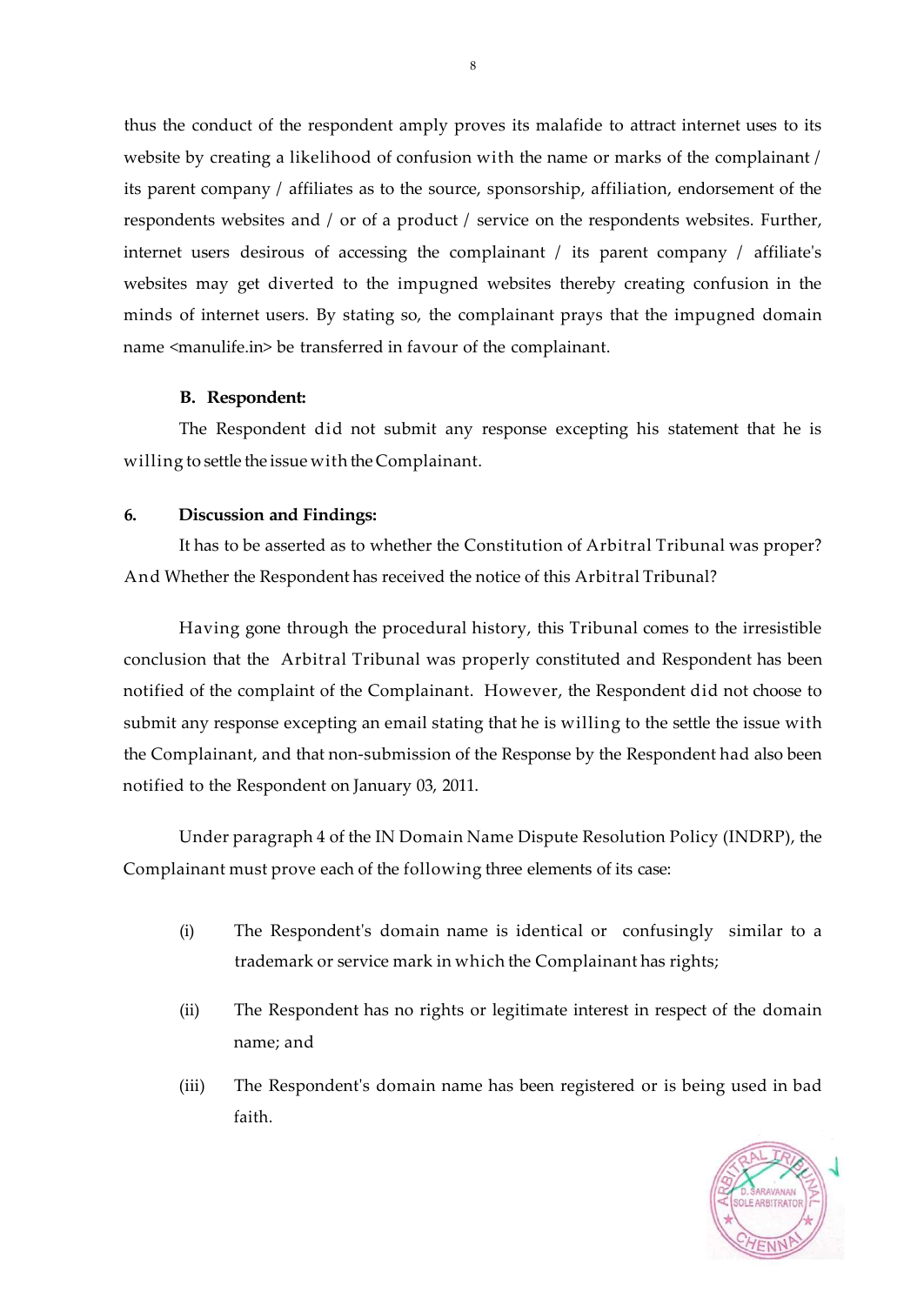(a) Identical or confusing similarity:

i) The Arbitral Tribunal finds that the Complainant has provided evidences that it possesses registered Trade / Service Marks "MANULIFE / "MANULIFE FINANCIAL". The Respondent's domain name, <manulife.in>, consists of entirely Complainant's trademark, except ccTLD. Thus, this Arbitral Tribunal comes to the irresistible conclusion that the disputed domain name **<manulife.in>** is confusingly similar or identical to the Complainant's marks.

**ii)** The Arbitral Tribunal concludes that the Complainant has established paragraph 4(i) of the IN Domain Name Dispute Resolution Policy.

#### **(b) Respondent's Rights or Legitimate Interests:**

**i)** The Complainant contends that the Respondent has no legitimate interest in the disputed domain name. Paragraph 7 of the IN Dispute Resolution Policy sets out three elements, any of which shall demonstrate the Respondent's rights or legitimate interests in the disputed domain name for the purposes of paragraph 4(ii) of the Policy. The Respondent had been given the opportunity to respond and to present evidence in support of the elements in paragraph 7 of the INDRP. The Respondent has not chosen to do so and has not filed any response in this proceedings to establish any circumstances that could assist it in demonstrating, any rights or legitimate interests in the disputed domain name, excepting his email communication stating that he is willing to settle the issue with the Complainant. Although, the Complainant is not entitled to relief simply by default of the Respondent to submit a Response, the Arbitral Tribunal can however and does draw evidentiary inferences from the failure of the Respondent to respond. The Complainant has established a prima facie case of lack of rights and legitimate interest and the Respondent has failed to rebut the presumption of absence of rights or legitimate interests.

**ii)** On going through Annexure K it is exhibited that the impugned Domain Name is "PARKED" at [www.sedo.co.uk](http://www.sedo.co.uk) for sale and that, according to the Complainant, Sedo is Well-known site for selling Domains which allows registrants to simply park the registered Domain Names without having to develop any website, and Sedo provides



9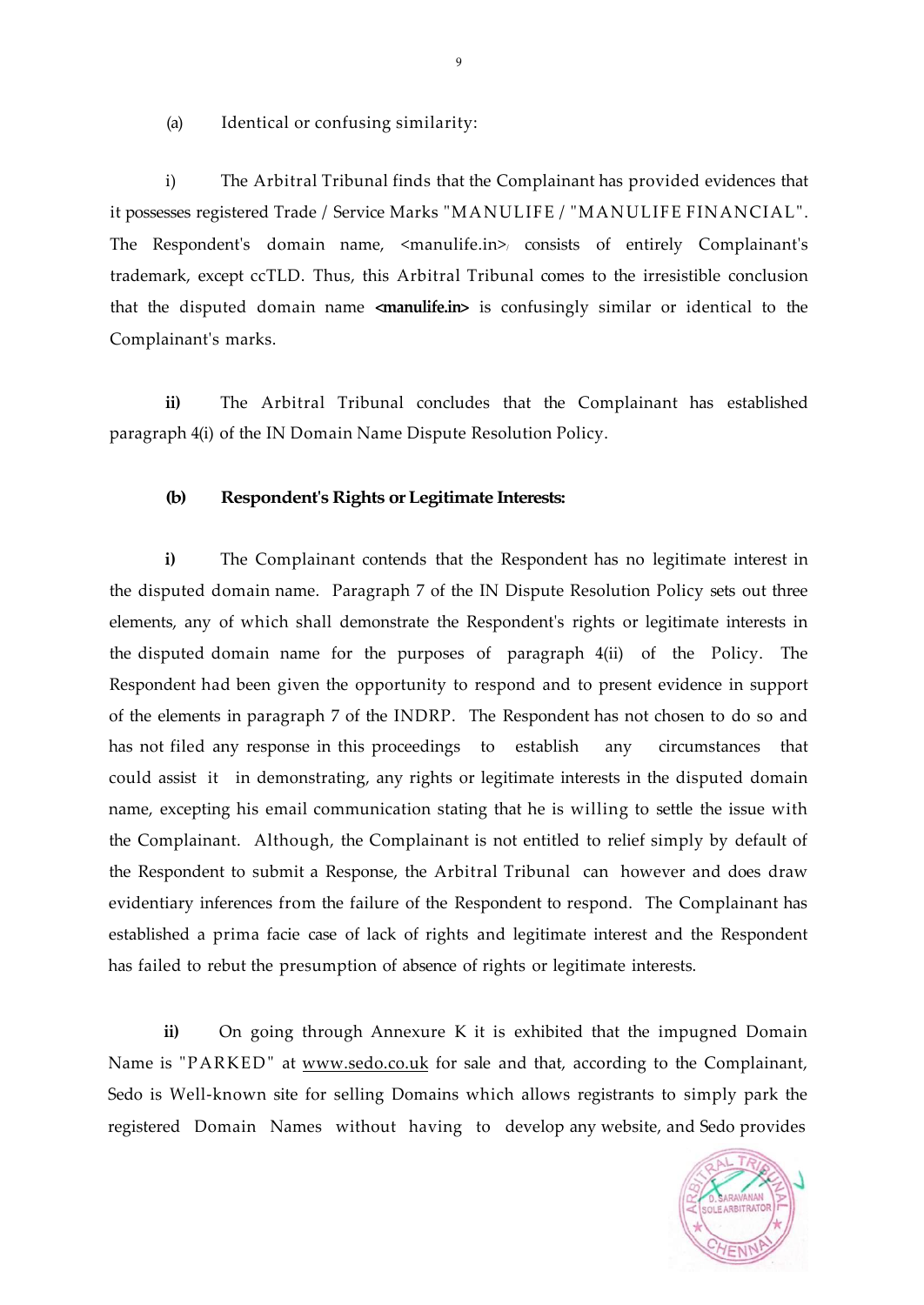targeted ad links which give a "FLAVOUR" to the interested buyer as to kind of domain name that is on offer. Further, the impugned website [www.manulife.in](http://www.manulife.in) featured links to websites offering information on other insurance companies e.g., M/s.Bajaj Alliance which itself is a competitor to the Complainant. Considering the above, and based on the record, the Respondent does not have rights or legitimate interests in the disputed domain name as the Respondent's current use is neither an example of a bona fide offering of goods or services as required under paragraph 7(i) of the Policy nor is there any legitimate noncommercial or fair use of the disputed domain name and as such there is no evidence that paragraphs 7(ii) or 7(iii) of the Policy apply. The Complainant asserts that they have not licensed or otherwise authorized the Respondent to use their trademark.

**iii)** The Arbitral Tribunal is satisfied that the Respondent has no rights or legitimate interests in respect of the disputed domain name and, accordingly paragraph 4(ii) of the Policy is satisfied.

## **(c) Registration and Use in Bad faith:**

**i)** Paragraph 6 of the Policy provides the circumstances evidencing registration and use of a domain name in bad faith are that, by using the same, the Respondent has engaged in a pattern of such conduct and the Respondent has intentionally attempted to attract, for commercial gain, internet users to the Respondent's web site or other online locations, by creating a likelihood of confusion with the complainant's mark as to the source, sponsorship, affiliation, or endorsement of the Respondent's website or location or of a product or service on the Respondent's web site or location. As held above, the impugned Domain Name is "PARKED" at [www.sedo.co.uk](http://www.sedo.co.uk) for sale and that, the impugned website [www.manulife.in f](http://www.manulife.in)eatured links to websites offering information on other insurance companies e.g., M/s.Bajaj Alliance which itself is a competitor to the Complainant. In the context of the fact that the Respondent has engaged in a similar pattern attempting for commercial gain, it is also pertinent to observe that in the case of complaint in another dispute and dispute over [www.lazard.in,](http://www.lazard.in) the under singed arbitrator held against the very same registrant/ respondent and ordered to transfer the domain name [www.lazard.in](http://www.lazard.in) to the Complainant therein, which case also squarely applies to the present dispute.